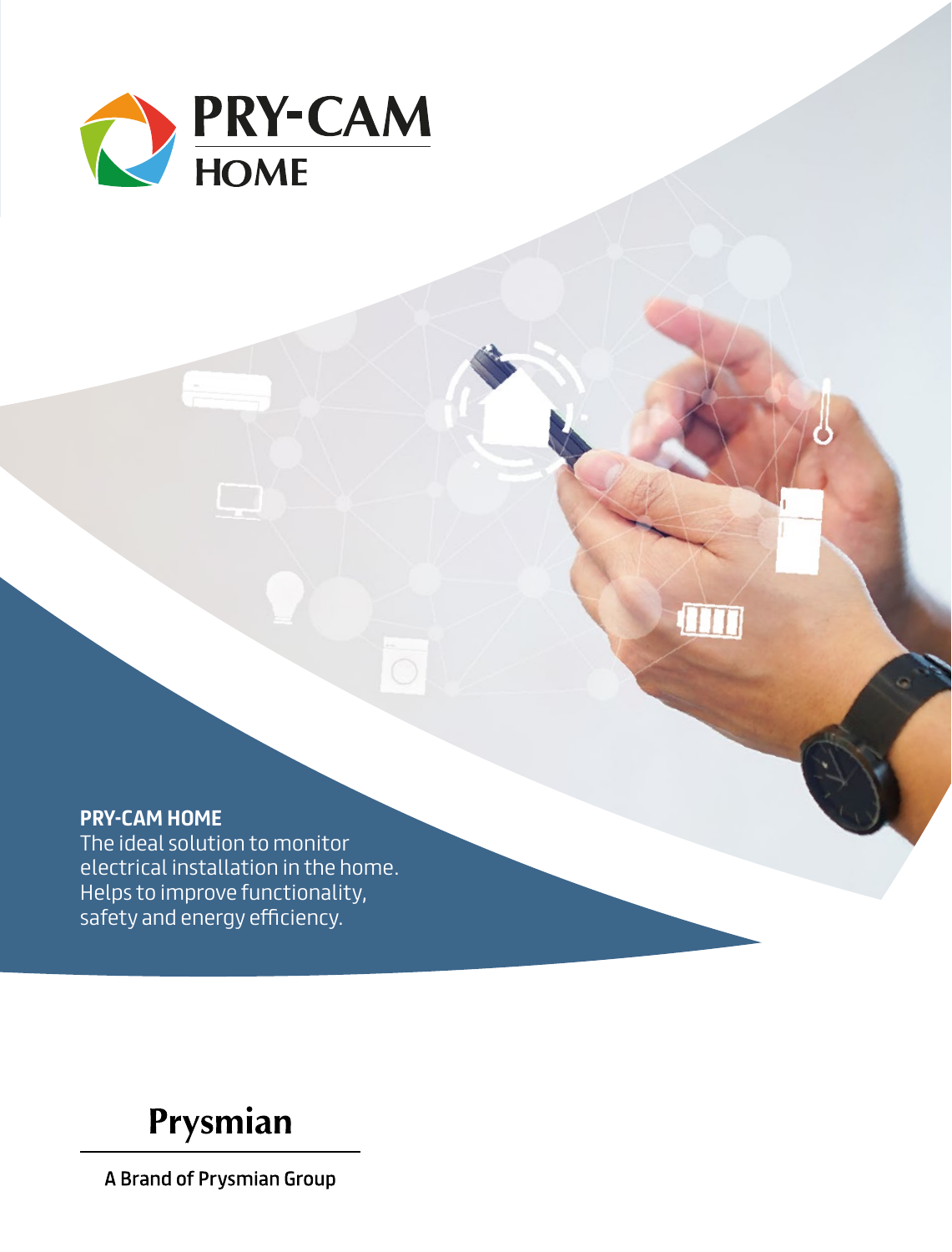# **THE RIGHT SOLUTION FOR ELECTRICIANS AND HOMEOWNERS**

**Compact and easy to install**, PRY-CAM HOME consists of two units, MASTER and PLUG, that allow measuring the key parameters of electrical installation in homes. Data is always available in real time through a dedicated APP.



**PRY-CAM HOME allows to quickly carry out home electrical installations' check tests and the printout of a technical annex summarising all the tests performed.**

# A new service for customers

The APP notification system allows **prompt intervention** should faults or malfunctioning occur. In addition, PRY-CAM HOME allows electricians to plan customised **maintenance operations** and make their customers' electrical installations more efficient. Thanks to PRY-CAM HOME, electricians become a true reference point as for household electrical installations' safety, full functionality and energy efficiency.

# One solution, many functions

- / Real time measurement of an installation's key parameters
- / Earth loop impedance test / Miniature Circuit Breaker test
- / Residual Current Circuit Breaker test

/ Voltage drop test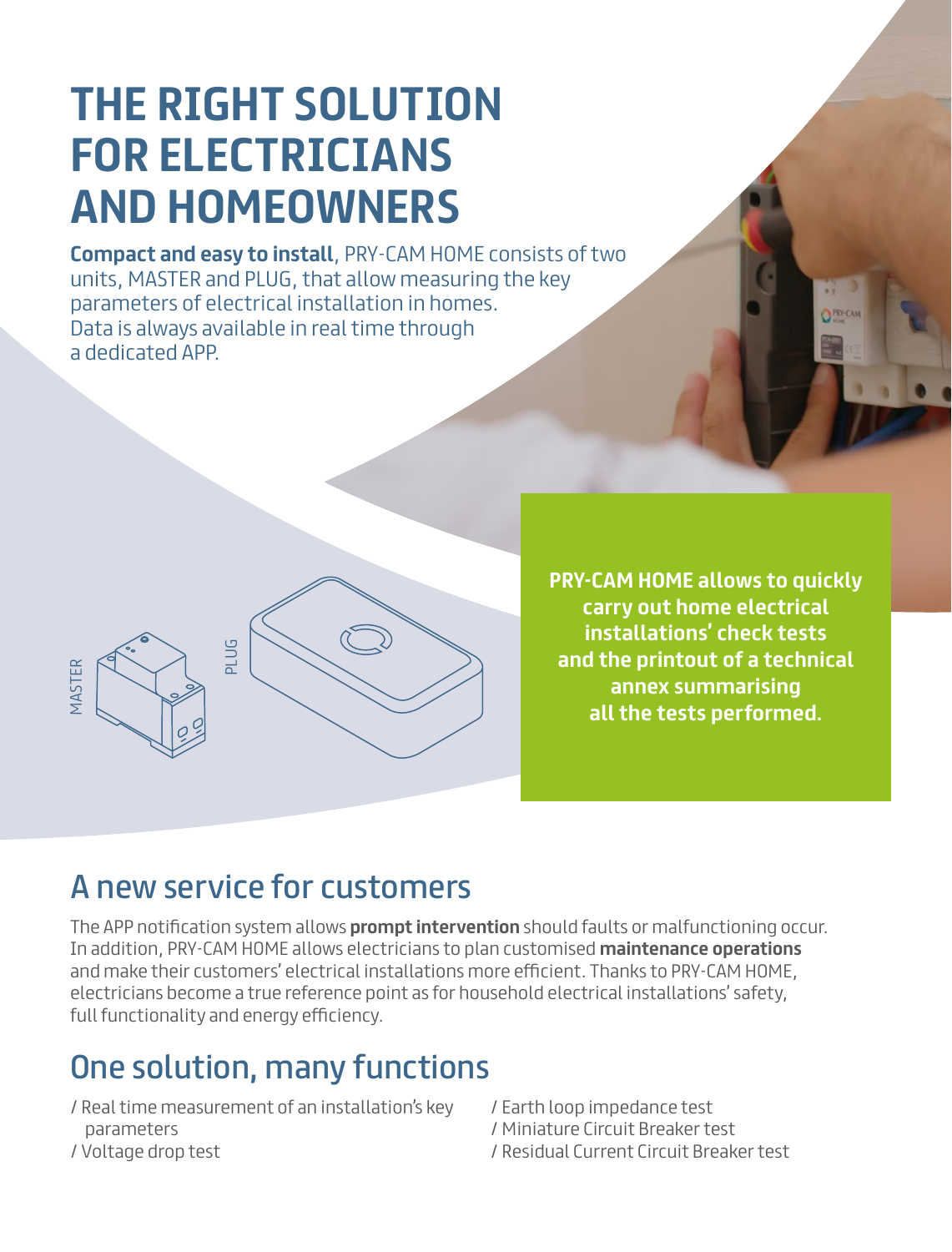# **YOU WILL NEED** Easy to install, simple to use



A **smartphone** to download the **APP** that will guide you through the device's installation step by step.



The **MASTER** unit is mounted on the electrical panel's DIN rail and performs the checks in all test points of a circuit by ways of the **PLUG** device.



**PRY-CAM HOME PRO, APP FOR PROFESSIONAL ELECTRICIANS**

During installation and maintenance operations, the **APP** gives access to all MASTER devices installed and allows monitoring of the measured parameters in real time.

# THE SAFER THE INSTALLATION, THE MORE EFFICIENT THE HOUSE

### **Safety first.**

PRY-CAM HOME allows preventing faults of home electrical appliances, overloads and black-outs. The APP dedicated to homeowners notifies anomalies and malfunctioning in real time.

### **Consumption always under control.**

The dedicated APP allows homeowners to monitor, also in real time, their energy consumption and guides them towards a better energy awareness.



**PRY-CAM HOME, APP FOR HOMEOWNERS** 

# **A SIMPLE AND INTUITIVE DASHBOARD**

- **/ Consumption**: monitor your energy consumption's daily trend in terms of costs and CO<sub>2</sub> emissions.
- **/ Energy quality**: keep your power load under control and receive notifications about the remaining available power and possible outages.
- **/ Status of the connected appliances** and of the entire electrical installation.